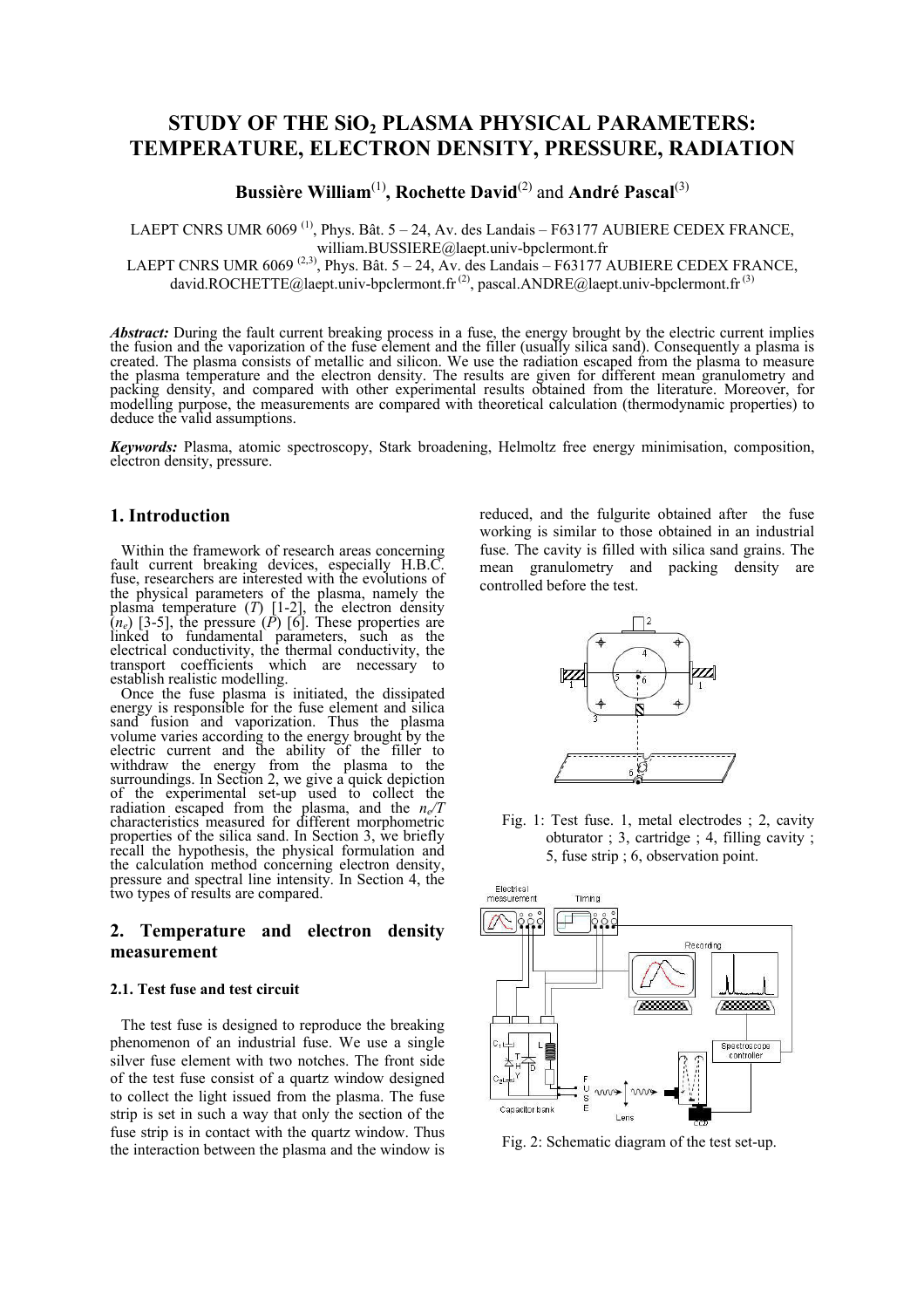The energy is delivered by means of a capacitor bank discharge: the short-circuit prospective current is 3.2 kA, and the stored voltage is 460 V. The frequency of the waveforms of the current through and the voltage across the fuse is about 50 Hz. A 416  $A.V^{-1}$  current shunt and 100 V.V<sup>-1</sup> voltage shunt are used to measure the current through and the voltage across the fuse. The start of the capacitor bank discharge is synchronized with the emission of the radiation escaped from the plasma. Typical electrical measurements can be found in [7].

The fuse filler is silica sand of high purity (99.80%). Various mean granulometry and packing densities are used (Table 1).

Table 1. Characterization of the silica sand. Each of the granulometric intervals is 50 µm wide. Each of the packing density letter represents 0.04 g.cm-3. The first letter represents the smallest value for the two parameters.

| Parameter                      | Value               |  |  |
|--------------------------------|---------------------|--|--|
| Real density $(g.cm^{-3})$     | 2.65                |  |  |
| Apparent density $(g.cm^{-3})$ | 1.50                |  |  |
| Granulometric intervals        | A, B, C, D, E, F, G |  |  |
| Packing density                | a, b, c, d, e, f    |  |  |

### **2.2. Collection of the plasma radiation**

The radiation issued from the plasma is collected via an optic fibre plus lens system and focussed to the entrance slit of the spectroscope. The used spectroscope is a Chromex 500 IS, 500 mm-focal length. We use two diffraction gratings, a 1200 gr.mm<sup>-1</sup> and 1800-gr.mm<sup>-1</sup> grating, which correspond to the respective spectral range  $\sim$  45 nm and  $\sim$  25 nm. The spectrum is recorded by means of a CCD matrix (size in pixel: 1242×1152) used in a kinetic mode which allows to obtain many tracks equally distributed throughout the whole duration of the plasma radiation emission. A viewing of the maximum and minimum intensity of each track is given in Fig. 3 together with the electric power evolution during the fuse working. The radiation intensity depends directly to the electric power level: immediately after the arc ignition corresponding to the voltage drop ( $\sim$  0.9 ms), the radiation intensity quickly increases such as the electric power. At the decrease of the electric power, the radiation intensity gradually decreases until 4 ms. Once the electric power is zero, the radiation can not be used any more.

Two spectral intervals are studied in order to evaluate the temperature and the electron density. For both evaluations, we used the ionized silicon lines whose spectroscopic properties are in given in Table 2.



Fig.3: Evolution of the radiation profile for the spectral interval focussed on 635 nm and the electric power for the prearcing plus arcing time.

Table 2. Configurations of the two kinetic modes used for the study of the plasma radiation.

| Total duration of a track (ms) | 0.038      | 0.022      |
|--------------------------------|------------|------------|
| Number of tracks               | 94         | 143        |
| Total time (ms)                | $\sim$ 3.6 | $\sim$ 3.1 |

#### **2.3. Temperature measurement**

The temperature is obtained from the ratio of two spectral line intensities issued from the same ion species, assuming that the Boltzmann distribution of the energy levels is valid. The temperature is given by:

$$
T = \frac{E_{u1} - E_{u2}}{k_B} \times \frac{1}{\log\left(\frac{\lambda_{ul,2}g_{ul}A_{ul,1}}{\lambda_{ul,1}g_{u,2}A_{ul,2}} \times \frac{J_2}{J_1}\right)}
$$

where the subscript 1 and 2 correspond to the two spectral lines,  $\lambda_{ul}$  is the central wavelength,  $g_u$  is the statistical weight of the upper energy level  $E_u$ ,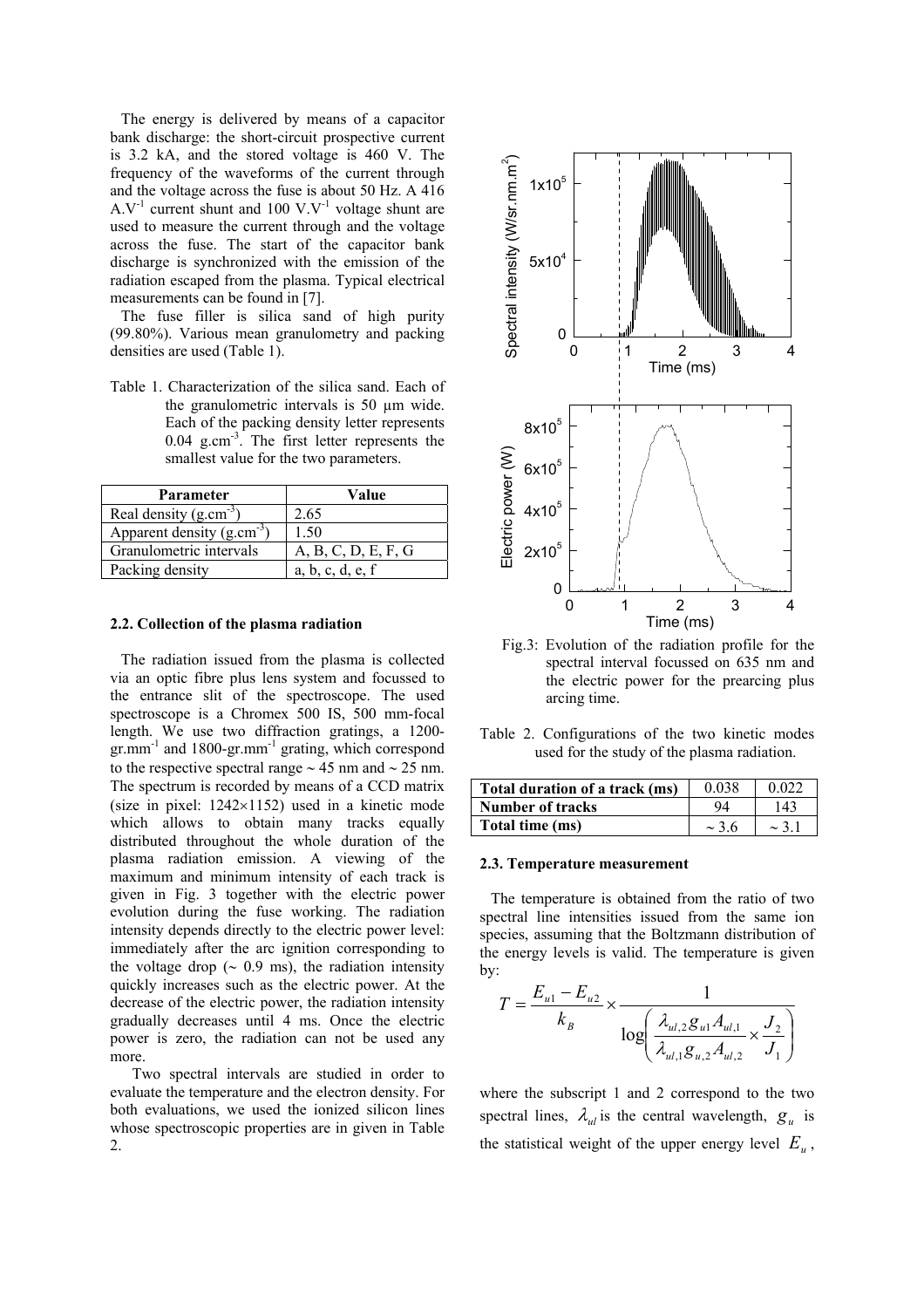| <b>Multiplet</b> | <b>Theoretical</b><br>wavelength<br>(nm) | <b>Upper energy</b><br>level<br>(eV) | <b>Statistical</b><br>weight | <b>Transition</b><br>probability<br>$(10^8 \text{ s}^{-1})$ | <b>Theoretical intensity ratio</b><br>within multiplets<br>(LS coupling) [9] |  |
|------------------|------------------------------------------|--------------------------------------|------------------------------|-------------------------------------------------------------|------------------------------------------------------------------------------|--|
|                  | 385.602                                  | 10.073883                            | 4                            | 0.25                                                        | 1.78                                                                         |  |
|                  | 386.259                                  | 10.066447                            |                              | 0.28                                                        |                                                                              |  |
| $\overline{2}$   | 634.711                                  | 10.073883                            | $\overline{4}$               | 0.70                                                        | 2.00                                                                         |  |
|                  | 637.137                                  | 10.066447                            |                              | 0.69                                                        |                                                                              |  |
| 3                | 413.089                                  | 12.839316                            | 8                            | 1.32                                                        | 1.43                                                                         |  |
|                  | 412.805                                  | 12.839332                            | h                            | 1.42                                                        |                                                                              |  |

Table 2. Spectroscopic properties of the ionized silicon lines used for the evaluation of the temperature and the electron density [8].



Fig. 4: Fit of the experimental Si II (2) multiplet line profiles (+). The full curves represent the fitted profile from which the HWHMs are deduced. This spectrum is observed at the end of the fuse working  $(~ 3.5 \text{ ms})$ .

 $A_{\mu}$  is the transition probability, and  $J$  is the total area of the spectral line. The difference in energy between the upper energy levels of the two lines must be 2 eV at least. To reduce the possible errors in the intensity calibration, we choose two ionized silicon lines visible in the same spectral interval. The total areas *J* are fitted for each of the tracks, and for the four lines corresponding to the multiplets 1 and 3. Thus we express four temperature values for each track. We use the total area rather than the maximal intensity because the corresponding line profile is due to some broadening processes resulting from the plasma parameters (density, temperature, pressure). We have to notice that the light escaped from the plasma is integrated on an unknown thickness. Thus the resulting temperature is not a local value.

#### **2.4. Electron density measurement**

Many processes can be responsible for the broadening of the spectral line. We can distinguish the broadening due to the collisions of the radiating species with neutral particles (natural, Doppler, Van der Waals broadenings), and the broadening due to

the collisions with charged particles (Stark effect mainly). The first type of broadening is not significant in the case of the fuse plasma. The resulting Half Width at Half Maximum (HWHM) is clearly less than one nanometre. On the contrary, the local electric strength in the fuse plasma implies the splitting of the radiating energy level, and thus the broadening of the spectral line profile. The resulting HWHM can be several nanometres. The ionized silicon Half HWHM due to the Stark effect is tabulated in the literature for various temperature and electron density values [10]. Considering that the electron impact HWHM varies linearly with the electron density (the dependence with the temperature is weak) we can deduce the electron density in the fuse plasma from the experimental HWHM. This processing is valid as long as the lines are isolated, such as the Si II (3) lines. But in the fuse, the plasma core is surrounded by cold layers responsible for the radiation absorption. This implies a supplementary broadening which can not be differentiated from the Stark broadening. differentiated Consequently, the electron density deduced from the Si II (3) HWHM can be overestimated.

### **2.5. Electron density versus temperature characteristics for different morphometric properties**

In order to compare the measurements with the calculations, we represent the electron density versus temperature for various values of the granulometry and packing density of the silica sand. The results are given in Fig. 5 for six consecutive granulometric intervals, each of them being 50 µm-wide.

The number of measurements is linked to the granulometry. Smaller the granulometry, smaller the number of valid spectrums can be observed. On the full temperature range investigated, it is not possible to fit the experimental profiles for temperature higher than 17 000 K. The measurements corresponding to this temperature range show a decreasing electron density with increasing temperature. From the experimental point of view, it may be explained by the absorption of the radiation escaped from the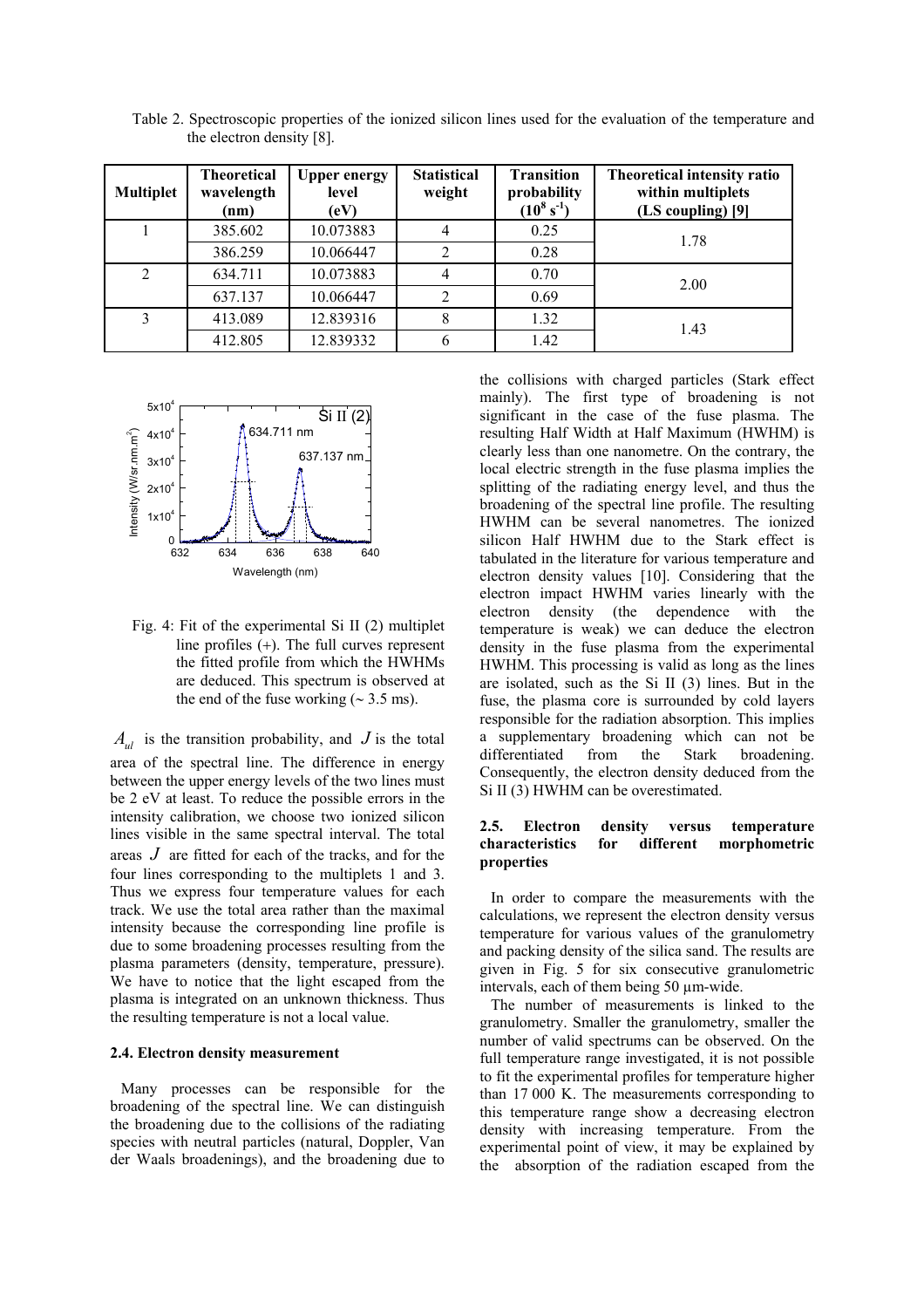

Fig. 5: Electron density versus temperature for the increasing 50 µm-granulometric intervals B, C, D, E, F, G.

inner part of the plasma by the cooler surrounding layers. Thus, the ionized silicon line profile is broadened by absorption, and the fitted HWHM is the combination of the two broadening processes, Stark broadening and absorption broadening. From This is linked to the dissipated energy, the  $I^2$ .*t*, the electric power which vary in function of the morphometric properties. Whatever the parameter, the variation is significant: the temperature varies between 22 000 K and 10 000 K, and the electron density varies between  $10^{16}$  cm<sup>-3</sup> and  $10^{19}$  cm<sup>-3</sup>. To measure the temperature and the electron density, we observe the plasma radiation in two different spectral domains that can not be studied simultaneously with a single acquisition. Thus, in Fig. 5, the temperature is the value deduced from the acquisition realized in a different spectral domain than those observed for the electron density measurement.

the electron density versus temperature characteristics, there is no significant discrepancy between the different granulometries, except for the smallest temperatures.

## **3. Calculation applied in the case of a SiO2 plasma**

In a purpose to determine theoretically the electronic density number, the pressure and the intensity of monatomic spectral lines versus temperature and for various densities, we have made a calculation code. This calculation code is based on the minimisation of Helmoltz free energy that allows us to determine the plasma composition versus temperature for a fix plasma density. With the Dalton law we calculate the pressure versus temperature. Then for the interesting chemical species  $(Si<sup>+</sup>)$ , by assuming a Boltzmann distribution on excitation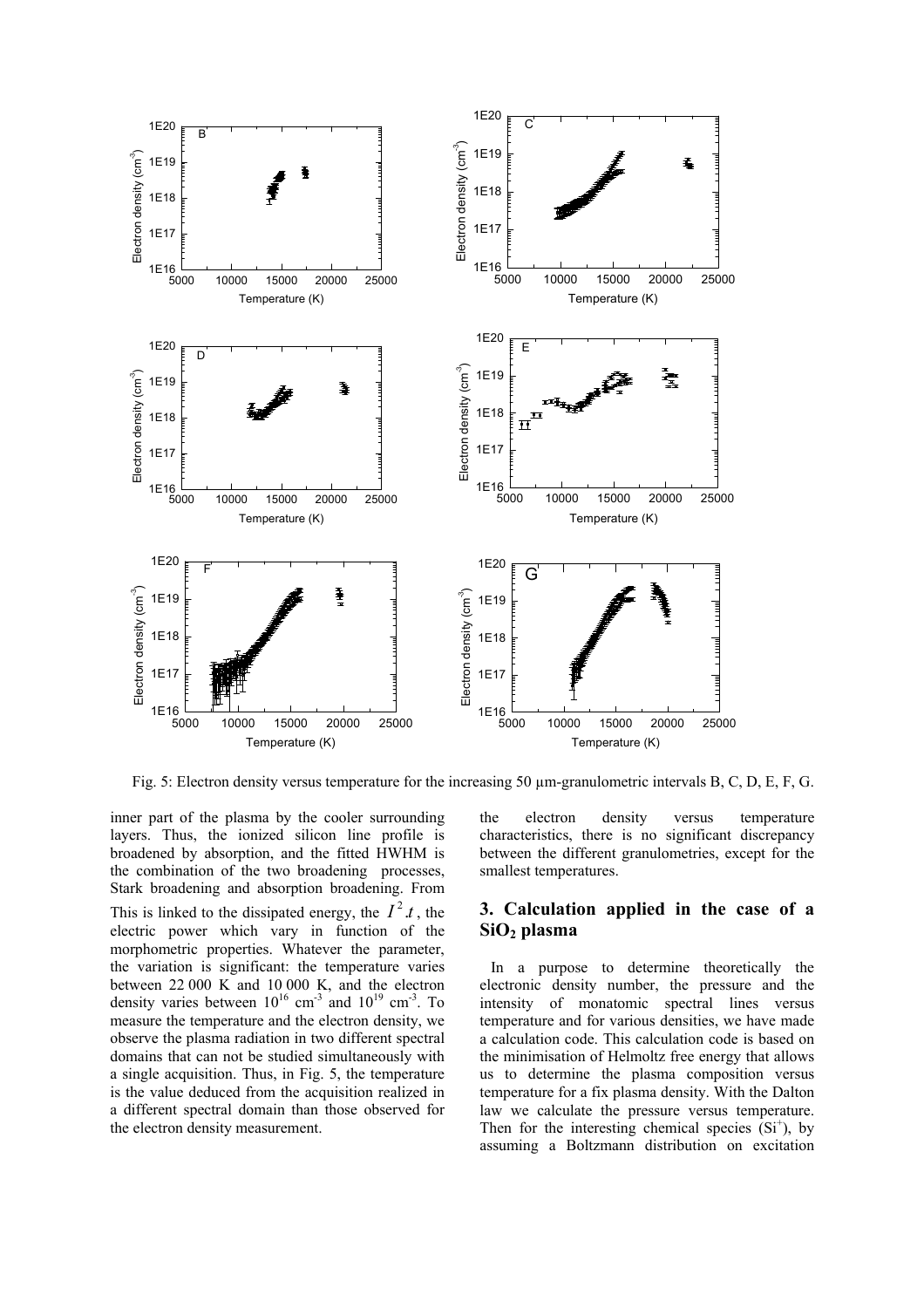level we calculate the spectral line intensities versus temperature [11].

In our calculation code, we take the following chemical species into account:  $e$ , O, O,  $O^+$ ,  $O^{++}$ ,  $O^{++}$ , Si, Si, Si<sup>+</sup>, Si<sup>++</sup>, Si<sup>+++</sup>, O<sub>2</sub>, O<sub>2</sub>, O<sub>2</sub><sup>+</sup>, Si<sub>2</sub>, SiO<sub>2</sub>  $O_3$ ,  $Si_3$ ,  $SiO_2$ .

We have to notice that the calculation is made only with silica. As a matter of fact since the comparison is made after the creation of plasma between the two silver electrodes and since the thermal conductivity of liquid and solid silver is higher than for the silica. The diffusion of heat is made quicker for silver than for silica. So, the vaporisation is higher for silica than for silver [12] and consequently in a simplification purpose we consider a plasma formed in silica vapours in our calculation.

### **4. Discussion**

As a first step, we compare the intensity of the ionized silicon lines versus temperature in so far as these lines are used in the diagnostic (Fig. 6). Second, we compare the profiles of the pressure measured inside the filler with the profiles obtained from the simulation and the calculation (Fig. 7). Third, we compare the electron density versus temperature characteristics (Fig. 8).



Fig. 6: Comparison of the observed intensity of the Si II (1) 385.602 nm line with the calculation at constant volume for three initial densities of silica.  $\circlearrowright$ , temperature scale  $1 : \square$ , temperature scale 2.

The evolution of the Si II (1) 385.602 nm line versus temperature is given in Fig. 6 for two experimental temperature scales. These temperature scales are deduced from the Si II  $(1)$  and Si II  $(3)$ lines areas. For each track, four values are fitted from which we express two mean trends, symbolized 1 and 2 in Fig. 6. We observe that the experimental points follow the calculated curves for a given  $SiO<sub>2</sub>$  initial density. For the higher temperatures, the experimental points clearly deviate from the

calculated curves. Two main reasons can justify this discrepancies.

• First, at the beginning of the arcing time, the plasma is made of silver and silicon. The relative proportion of the two species is very difficult to determine. But a few percentage of silver can strongly influences the silicon lines intensity.

• Second, the radiation absorption due to the cold surroundings can strongly affects the spectral line area. Moreover, the radiation absorption depends on the wavelength and it can be different for the Si II (1) and Si II (3) multiplets.



Fig. 7: Evolution of the pressure versus time. We report the  $SiO<sub>2</sub>$  plasma pressure calculated at constant volume for three initial densities, the pressure in the arc core obtained with modelling [13], and the pressure measured inside the filler at the immediate vicinity of the fulgurite.

Taking into consideration the evolution of the Si II (1) and Si II (3) lines intensity on one side, and the calculation on the other side, we can deduce the corresponding plasma pressure for a given density and temperature. Then, the plasma pressure is expressed as a function of time. The deduced pressure is compared in Fig. 7 with the pressure obtained from modelling and with the pressure measured in the filler, at the vicinity of the fulgurite. The experimental pressure can be interpreted as the low limit of the plasma core pressure. Three results can be expressed.

• First, the experiment and the modelling give coherent results ; the curves are similar for the increase and the decrease of the pressure. The maximum is different:  $\sim 40.10^5$  Pa for modelling,  $\sim$  $16.10<sup>5</sup>$  Pa for experiment ; this discrepancy is logical in so far as we compare the plasma pressure with the pressure inside the filler. The plasma pressure is transmitted to the granular filler via the surroundings of the fuse plasma. These surroundings consist of different layers, mainly liquid and eroded sand grain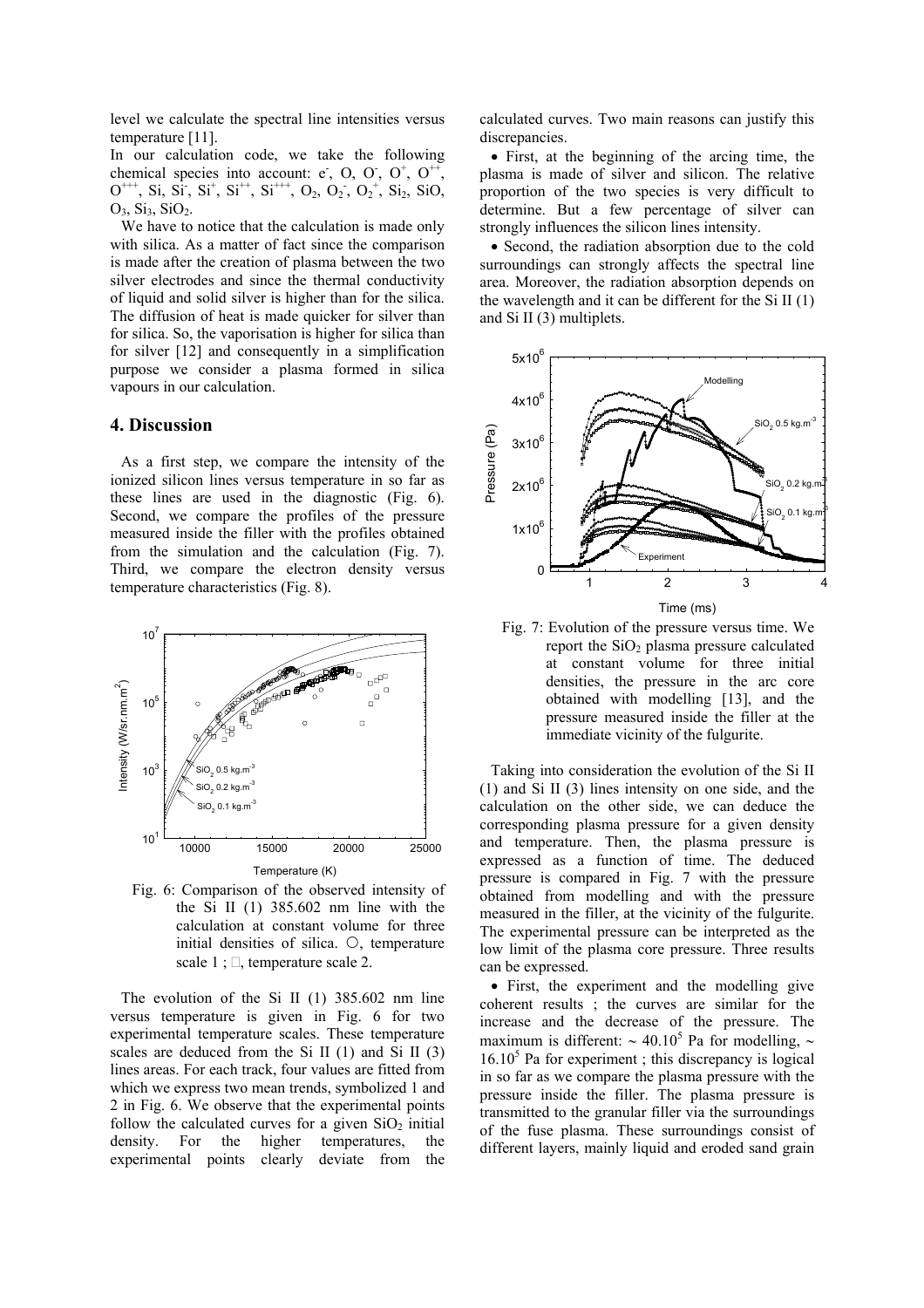resulting from the flow of vapour from the plasma core [14].

• Second, the two maximums are nearly observed simultaneously, and they correspond to the maximum of the electric power. On the whole duration of the fuse working, the evolution of the pressure is nearly the same as the evolution of the electric power.

• Third, the pressure deduced from the Si II spectral lines intensity and the calculation do not show a logical evolution versus time. In fact, the calculation is performed for a given density ; due to the closeness of the plasma with the sand grains, we can suppose that some silicon vapours are produced while the energy is sufficient. If the energy decreases, the density of the plasma should decrease too. Thus the plasma pressure has to be calculated using different initial densities to describe the whole duration of the fuse working.



Fig. 8: Comparison between the experimental electron density and the calculation at constant volume for various initial densities.

The electron density number deduced from the Si II (2) multiplet HWHMs is given versus temperature in Fig. 8 together with the calculated evolution with corresponding initial density.

• The electron density number logically increases for the temperature range from  $\sim$  10 000 K to  $\sim$ 17 000 K. This trend is similar to the calculated curves. For the temperature range from ∼ 17 000 K to ∼ 19 000 K, the Si II (2) multiplet line profile can not be fitted any more. The spectral lines are broadened by absorption, and the continuum (Bound-free and free-free radiation) becomes more intense than the discrete radiation. For the temperature range from ∼ 19 000 K to  $\sim$  22 000 K, the electron density number decreases. This is opposite to the calculation. This error can be due to the absorption: first the absorption implies a broadening of the Si II (2) multiplet line profile ; second, the temperature deduced from the Si II (1) and Si II (3) multiplets can be overestimated.

• The experimental points can not be described by a calculation with a single initial density. The experimental curve corresponds successively to different plasma states resulting from increasing initial density. Thus, the difficulty is to define the duration of one state defined by a given density.

### **5. Conclusion**

The physical and thermodynamic properties of the H.B.C. fuse plasma are studied using experiment and theoretical calculations. The two approaches are necessary to give an estimation of the parameters used in the modelling.

By studying the plasma radiation, we estimate the *ne/T* characteristics. These trends are compared with the calculations assuming a constant volume and a given initial density in the case of a  $SiO<sub>2</sub>$  plasma. The comparison of the experimental and calculated Si II lines intensity allows the estimation of the initial density. The corresponding calculated pressure is more difficult to interpret ; it seems obvious that, due to the electrical energy injection on one side, and the plasma energy withdraw linked to the sand properties on the other side, the calculation can not be performed for a single value of the initial density. The evolution of the density used in the calculation has to be determined in the future to give the necessary information for the modelling.

#### **Acknowledgements**

We thank, both for their financial support and their help through many discussions, M. S. Melquiond and T. Godechot from Alstom, M. Vérité from E.D.F, M. T. Rambaud and J.L. Gelet from Ferraz-Shawmut, and M. C. Fiévet and F. Gentils from Schneider Electric.

#### **References**

- [1] Saquib M.A., Stokes A.D., James B.W., Falconner I.S., "Arc temperature measurement in a high-voltage fuse", ICEFA Turin 1999, p.107.
- [2] Bussière W, Bezborodko P., "Measurement of time-resolved spectra of fuse arcs using a new experimental arrangement", J. Phys. D: Appl. Phys., 32, pp. 1693-1701.
- [3] Saquib M.A., Stokes A.D., James B.W., Falconner I.S., "Measurement of electron density in a high-voltage fuse arc", ICEFA Turin 1999, p.129.
- [4] Chikata T., Ueda Y., Murai Y., Miyamoto T., "Spectroscopic observations of arcs in current limiting fuse through sand", ICEFA Liverpool 1976, p. 114.